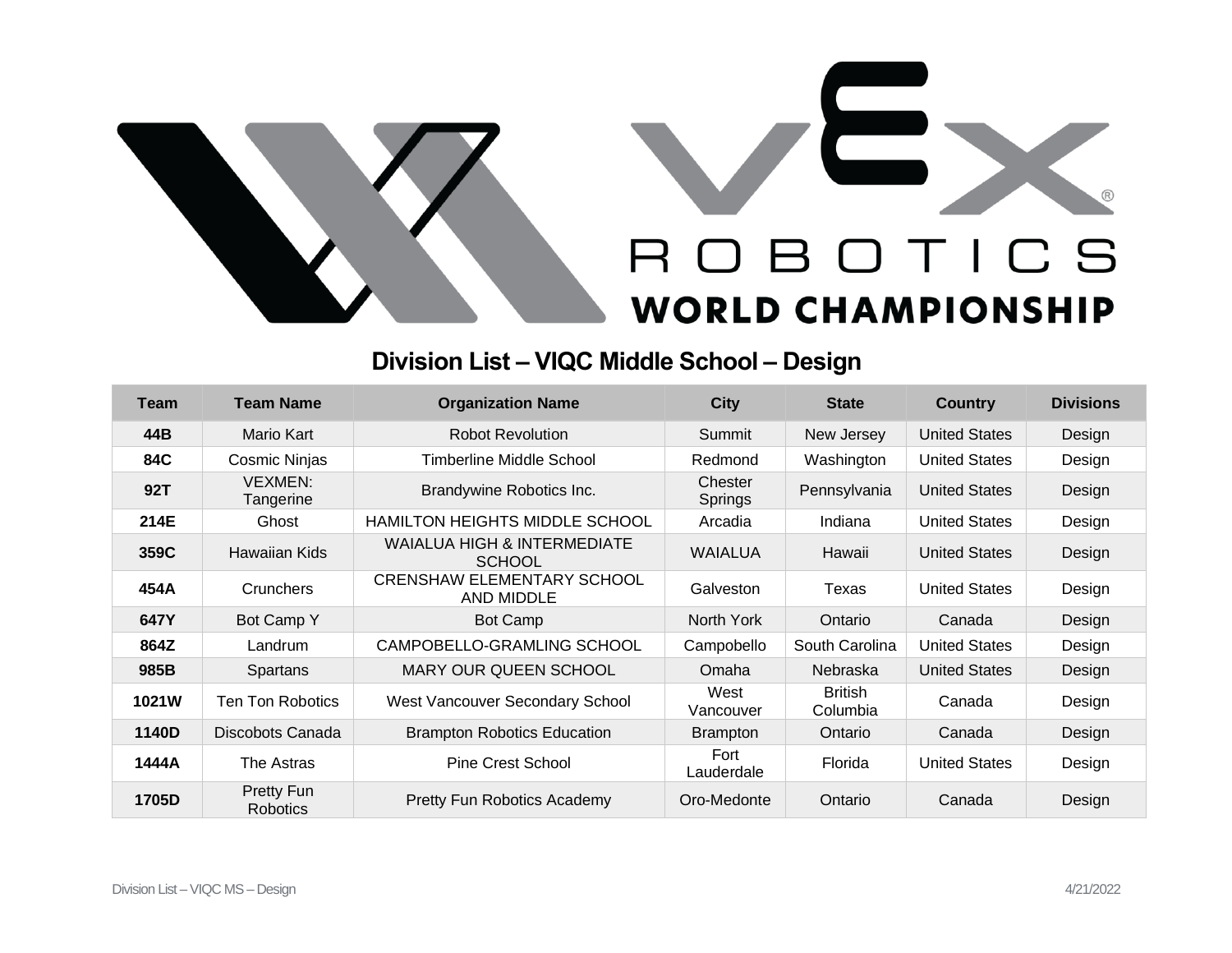*Division List – VIQC MS – Design*

| <b>Team</b> | <b>Team Name</b>                  | <b>Organization Name</b>                                | <b>City</b>           | <b>State</b> | <b>Country</b>       | <b>Divisions</b> |
|-------------|-----------------------------------|---------------------------------------------------------|-----------------------|--------------|----------------------|------------------|
| 1901A       | Notre Dame<br>School A            | Notre Dame Catholic School                              | <b>KERRVILLE</b>      | Texas        | <b>United States</b> | Design           |
| 1968A       | <b>B-Bob</b>                      | DESERT SANDS MIDDLE SCHOOL                              | Phoenix               | Arizona      | <b>United States</b> | Design           |
| 2281C       | <b>GMS Master</b><br>Splinter     | ULYSSES S. GRANT MIDDLE SCHOOL                          | Marion                | Ohio         | <b>United States</b> | Design           |
| 2501Y       | The Stingers                      | Jr Jacket Robotics                                      | <b>Council Bluffs</b> | lowa         | <b>United States</b> | Design           |
| 2831C       | <b>Electric Eagles</b>            | South Forsyth Middle School                             | Cumming               | Georgia      | <b>United States</b> | Design           |
| 3531A       | <b>DESA Force</b>                 | Dallas Environmental Science Academy                    | <b>DALLAS</b>         | <b>Texas</b> | <b>United States</b> | Design           |
| 4606M       | Technomancers                     | NOBLESVILLE WEST MIDDLE SCHOOL                          | Noblesville           | Indiana      | <b>United States</b> | Design           |
| 5203R       | <b>Horse Power</b>                | OLA MIDDLE SCHOOL                                       | McDonough             | Georgia      | <b>United States</b> | Design           |
| 6050A       | <b>BUSH MS</b>                    | <b>BUSH MS</b>                                          | SAN<br><b>ANTONIO</b> | Texas        | <b>United States</b> | Design           |
| 6441B       | <b>STEM Squad</b><br>Robotics (B) | HOWARD D. MCMILLAN MIDDLE<br><b>SCHOOL</b>              | Miami                 | Florida      | <b>United States</b> | Design           |
| 6699R       | Rare conservation                 | <b>Taiwan Robotics Lab</b>                              | Taichung              |              | Chinese<br>Taipei    | Design           |
| 7501P       | Mammoths                          | WHITE PINE MIDDLE SCHOOL                                | Ely                   | Nevada       | <b>United States</b> | Design           |
| 7811B       | Leopards                          | Adarsha Academy                                         | phoenix               | Arizona      | <b>United States</b> | Design           |
| 8925C       | <b>Pinecrest Pumas</b>            | PINECREST NORTH PREPARATORY<br>(FONTAINEBLEAU CAMPUS)   | Miami                 | Florida      | <b>United States</b> | Design           |
| 10173A      | <b>HBS Spark</b>                  | Henrietta Barnett School                                | London                |              | United<br>Kingdom    | Design           |
| 10404B      | <b>Cold Spring</b>                | COLD SPRING SCHOOL                                      | Indianapolis          | Indiana      | <b>United States</b> | Design           |
| 10515F      | Hades                             | J WILLIAM FULBRIGHT JUNIOR HIGH<br><b>SCHOOL</b>        | Bentonville           | Arkansas     | <b>United States</b> | Design           |
| 10740D      | 5 Guys                            | OAK MOUNTAIN MIDDLE SCHOOL                              | Birmingham            | Alabama      | <b>United States</b> | Design           |
| 10837A      | <b>PLANET\\SHAPER</b>             | <b>ROBOEDU</b>                                          | North York            | Ontario      | Canada               | Design           |
| 10981E      | Loading (GCA)                     | <b>GRACE CHRISTIAN ACADEMY</b>                          | Tempe                 | Arizona      | <b>United States</b> | Design           |
| 11110B      | Greenspun<br><b>Dolphins</b>      | BARBARA AND HANK GREENSPUN<br><b>JUNIOR HIGH SCHOOL</b> | Henderson             | Nevada       | <b>United States</b> | Design           |
| 11450C      | <b>RMS Lions</b>                  | RAVENSWOOD MIDDLE                                       | East Palo Alto        | California   | <b>United States</b> | Design           |
| 11551X      | The Hoard                         | <b>BASIS Indepdendent Silicon Valley</b>                | San Jose              | California   | <b>United States</b> | Design           |
| 11588E      | <b>Berserkr</b>                   | <b>BRIARCLIFF MIDDLE SCHOOL</b>                         | Mountain<br>Lakes     | New Jersey   | <b>United States</b> | Design           |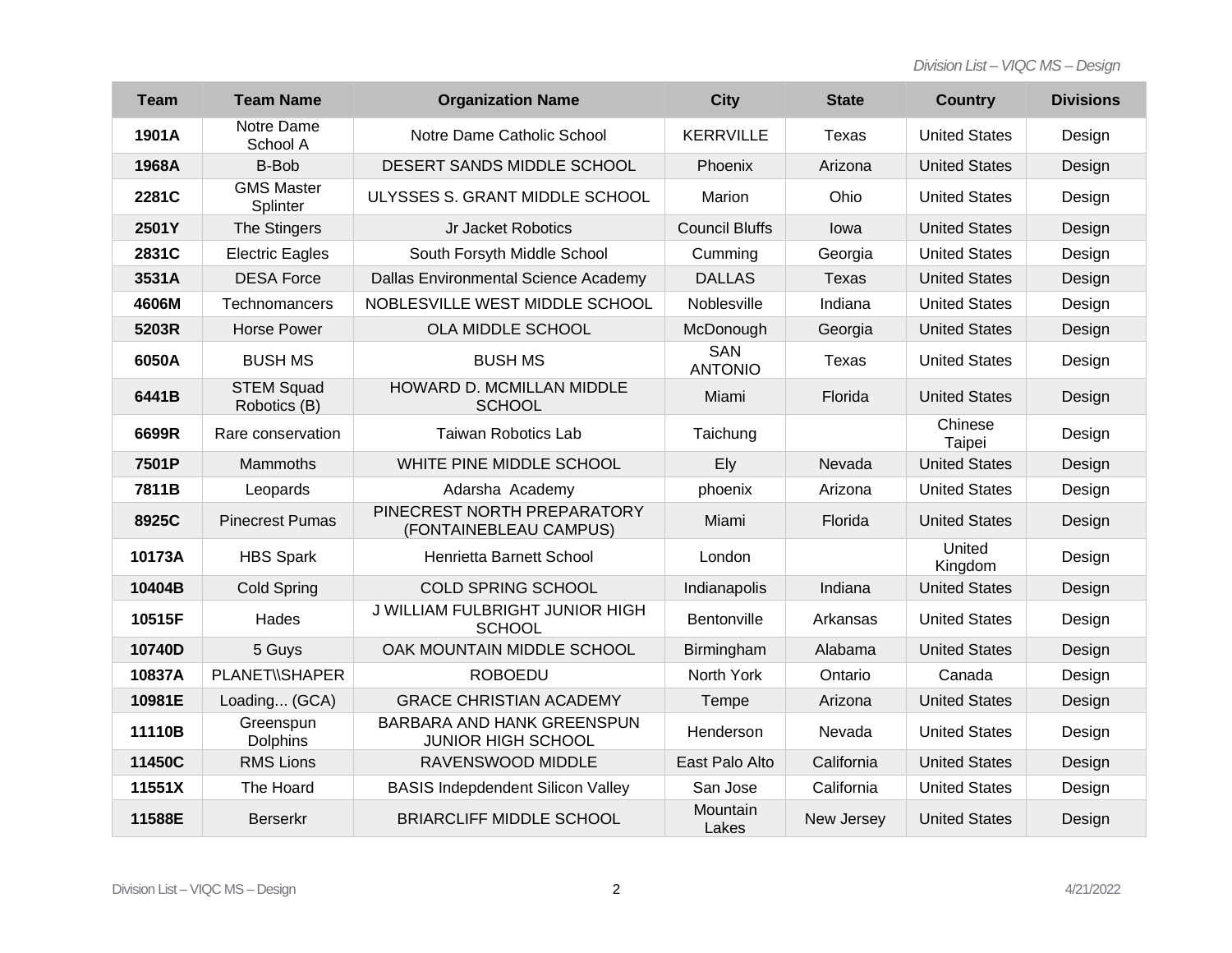*Division List – VIQC MS – Design*

| <b>Team</b> | <b>Team Name</b>                    | <b>Organization Name</b>                                     | <b>City</b>                    | <b>State</b>          | <b>Country</b>       | <b>Divisions</b> |
|-------------|-------------------------------------|--------------------------------------------------------------|--------------------------------|-----------------------|----------------------|------------------|
| 13194A      | <b>Fighting Falcons</b>             | Home Based Team                                              | Fort Worth                     | <b>Texas</b>          | <b>United States</b> | Design           |
| 14012V      | Vextraordinaires                    | Pinecrest Lakes Academy - Middle School                      | Clermont                       | Florida               | <b>United States</b> | Design           |
| 15685B      | The Shortage                        | Kenneth Henderson Middle School                              | Garden City                    | Kansas                | <b>United States</b> | Design           |
| 17701A      | <b>Robohawks</b>                    | Abraham Joshua Heschel Day School                            | <b>NORTHRIDG</b><br>E          | California            | <b>United States</b> | Design           |
| 18721A      | <b>Pioneer Robotics</b>             | <b>Stillwater Middle School</b>                              | Stillwater                     | Oklahoma              | <b>United States</b> | Design           |
| 19994A      | Alpha Males                         | SOUTH MIDDLE SCHOOL                                          | <b>Grand Forks</b>             | North Dakota          | <b>United States</b> | Design           |
| 20658E      | <b>Three Musketeers</b>             | Caseville Middle School                                      | Caseville                      | Michigan              | <b>United States</b> | Design           |
| 21549B      | Nova                                | Queen Elizabeth's School                                     | London                         |                       | United<br>Kingdom    | Design           |
| 22324A      | <b>EMS VEXSTEINS</b>                | ECLECTIC MIDDLE SCHOOL                                       | Eclectic                       | Alabama               | <b>United States</b> | Design           |
| 24146B      | The Karen's                         | MONTESSORI CHILDRENS HOUSE,<br><b>GRAND TRAVERSE DBA-THE</b> | <b>Traverse City</b>           | Michigan              | <b>United States</b> | Design           |
| 27042B      | <b>BA Manta Rays</b>                | Divine Mercy Catholic School                                 | <b>FARIBAULT</b>               | Minnesota             | <b>United States</b> | Design           |
| 29866C      | <b>AHA</b>                          | ST GABRIEL CONSOLIDATED SCHOOL                               | Glendale                       | Ohio                  | <b>United States</b> | Design           |
| 31337H      | <b>Mountain Brook</b><br>Robotics-H | MOUNTAIN BROOK JUNIOR HIGH<br><b>SCHOOL</b>                  | Mountain<br><b>Brook</b>       | Alabama               | <b>United States</b> | Design           |
| 32071B      | Leek Linghu                         | Home                                                         | Irvine                         | California            | <b>United States</b> | Design           |
| 33111B      | The Architects                      | Robot Mastery LLC                                            | Friendswood                    | <b>Texas</b>          | <b>United States</b> | Design           |
| 34358A      | Turbot                              | <b>AIRobotics Academy LLC</b>                                | Plano                          | <b>Texas</b>          | <b>United States</b> | Design           |
| 37915B      | Gr8ness                             | Youth Outreach in STEM                                       | Knoxville                      | <b>Tennessee</b>      | <b>United States</b> | Design           |
| 40586C      | Ragin' Robotics<br>(C)              | <b>HICKORY RIDGE MIDDLE</b>                                  | Harrisburg                     | <b>North Carolina</b> | <b>United States</b> | Design           |
| 43147J      | <b>Toll Gate Robotics</b>           | <b>TOLL GATE ELEMENTARY</b>                                  | Pickerington                   | Ohio                  | <b>United States</b> | Design           |
| 45009T      | The Chiken-Botz                     | Young Women's Leadership Academy                             | El Paso                        | <b>Texas</b>          | <b>United States</b> | Design           |
| 46580B      | <b>Bear Bots</b>                    | NARCOOSSEE MIDDLE SCHOOL                                     | St. Cloud                      | Florida               | <b>United States</b> | Design           |
| 48466C      | JagTech C                           | <b>Guion Creek Middle School</b>                             | Indianapolis                   | Indiana               | <b>United States</b> | Design           |
| 50674E      | <b>CSMS Stallions</b><br>Squared    | Coral Springs Middle School                                  | <b>CORAL</b><br><b>SPRINGS</b> | Florida               | <b>United States</b> | Design           |
| 51503A      | Jr. Lynx                            | <b>GERALD W KIRN MIDDLE SCHOOL</b>                           | <b>Council Bluffs</b>          | lowa                  | <b>United States</b> | Design           |
| 55334B      | O'Brien Middle<br>School            | <b>O'BRIEN MIDDLE</b>                                        | <b>Knox City</b>               | <b>Texas</b>          | <b>United States</b> | Design           |
| 56123C      | FRA Robopanthers<br>С               | Franklin Road Academy                                        | Nashville                      | <b>Tennessee</b>      | <b>United States</b> | Design           |